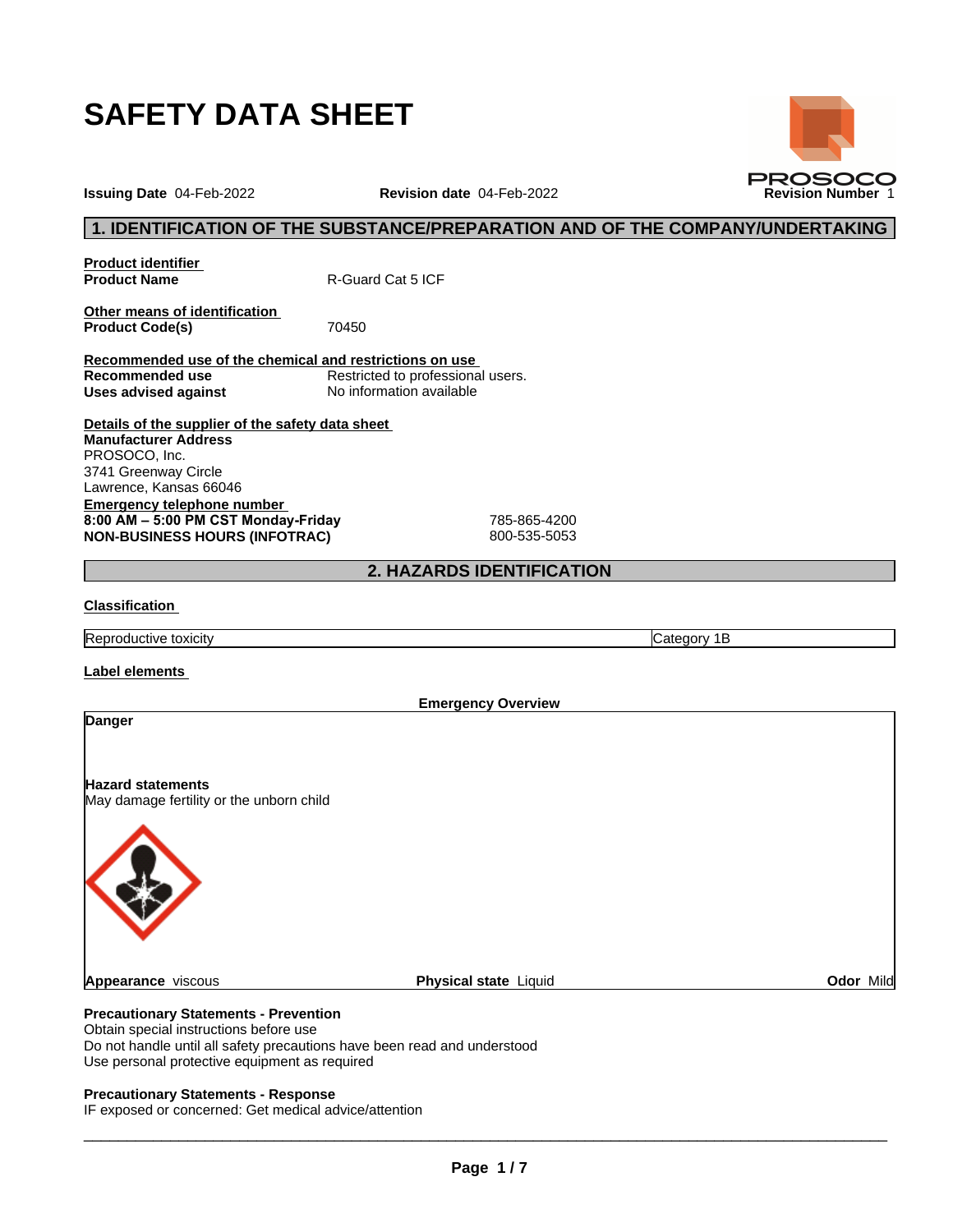#### **Precautionary Statements - Storage**

Store locked up

#### **Precautionary Statements - Disposal**

Dispose of contents/container to an approved waste disposal plant

#### **Hazards not otherwise classified (HNOC)**

#### **Other information**

• May be harmful in contact with skin

## **3. COMPOSITION/INFORMATION ON INGREDIENTS**

 $\_$  ,  $\_$  ,  $\_$  ,  $\_$  ,  $\_$  ,  $\_$  ,  $\_$  ,  $\_$  ,  $\_$  ,  $\_$  ,  $\_$  ,  $\_$  ,  $\_$  ,  $\_$  ,  $\_$  ,  $\_$  ,  $\_$  ,  $\_$  ,  $\_$  ,  $\_$  ,  $\_$  ,  $\_$  ,  $\_$  ,  $\_$  ,  $\_$  ,  $\_$  ,  $\_$  ,  $\_$  ,  $\_$  ,  $\_$  ,  $\_$  ,  $\_$  ,  $\_$  ,  $\_$  ,  $\_$  ,  $\_$  ,  $\_$  ,

| <b>Chemical name</b>                          | CAS No.     | Weight-%  | <b>Trade Secret</b> |
|-----------------------------------------------|-------------|-----------|---------------------|
| Limestone                                     | 1317-65-3   | $30 - 60$ |                     |
| <b>Proprietary - Silvi Terminated Polymer</b> | Undisclosed | $10 - 30$ |                     |
| Polypropylene glycol                          | 25322-69-4  | $10 - 30$ |                     |
| Aminoethyl aminopropyl trimethoxy silane      | 1760-24-3   | - 5       |                     |
| Dibutyltin Diacetyldiacetonate                | 22673-19-4  | $0.1 -$   |                     |

\* The exact percentage (concentration) of composition has been withheld as a trade secret.

### **4. FIRST AID MEASURES**

#### **Description of first aid measures**

| <b>General advice</b>                                                      | If symptoms persist, call a physician. Do not get in eyes, on skin, or on clothing.                                                                                                                                     |  |  |  |
|----------------------------------------------------------------------------|-------------------------------------------------------------------------------------------------------------------------------------------------------------------------------------------------------------------------|--|--|--|
| Eye contact                                                                | Immediately flush with plenty of water. After initial flushing, remove any contact lenses and<br>continue flushing for at least 15 minutes. Keep eye wide open while rinsing. If symptoms<br>persist, call a physician. |  |  |  |
| <b>Skin Contact</b>                                                        | Wipe off material with a dry cloth. Wash with soap and water. If skin irritation persists, call a<br>physician.                                                                                                         |  |  |  |
| <b>Inhalation</b>                                                          | Remove to fresh air. If symptoms persist, call a physician.                                                                                                                                                             |  |  |  |
| Ingestion                                                                  | Do NOT induce vomiting. Rinse mouth. Never give anything by mouth to an unconscious<br>person. Call a physician.                                                                                                        |  |  |  |
| Self-protection of the first aider                                         | Use personal protective equipment as required.                                                                                                                                                                          |  |  |  |
| Most important symptoms and effects, both acute and delayed                |                                                                                                                                                                                                                         |  |  |  |
| <b>Symptoms</b>                                                            | May cause irritation. May be harmful in contact with skin.                                                                                                                                                              |  |  |  |
| Indication of any immediate medical attention and special treatment needed |                                                                                                                                                                                                                         |  |  |  |
| Note to physicians                                                         | Treat symptomatically.                                                                                                                                                                                                  |  |  |  |

## **5. FIRE-FIGHTING MEASURES**

#### **Suitable Extinguishing Media**

Use. Dry chemical. Carbon dioxide (CO2). Water spray (fog). Alcohol resistant foam.

**Unsuitable Extinguishing Media** Caution: Use of water spray when fighting fire may be inefficient.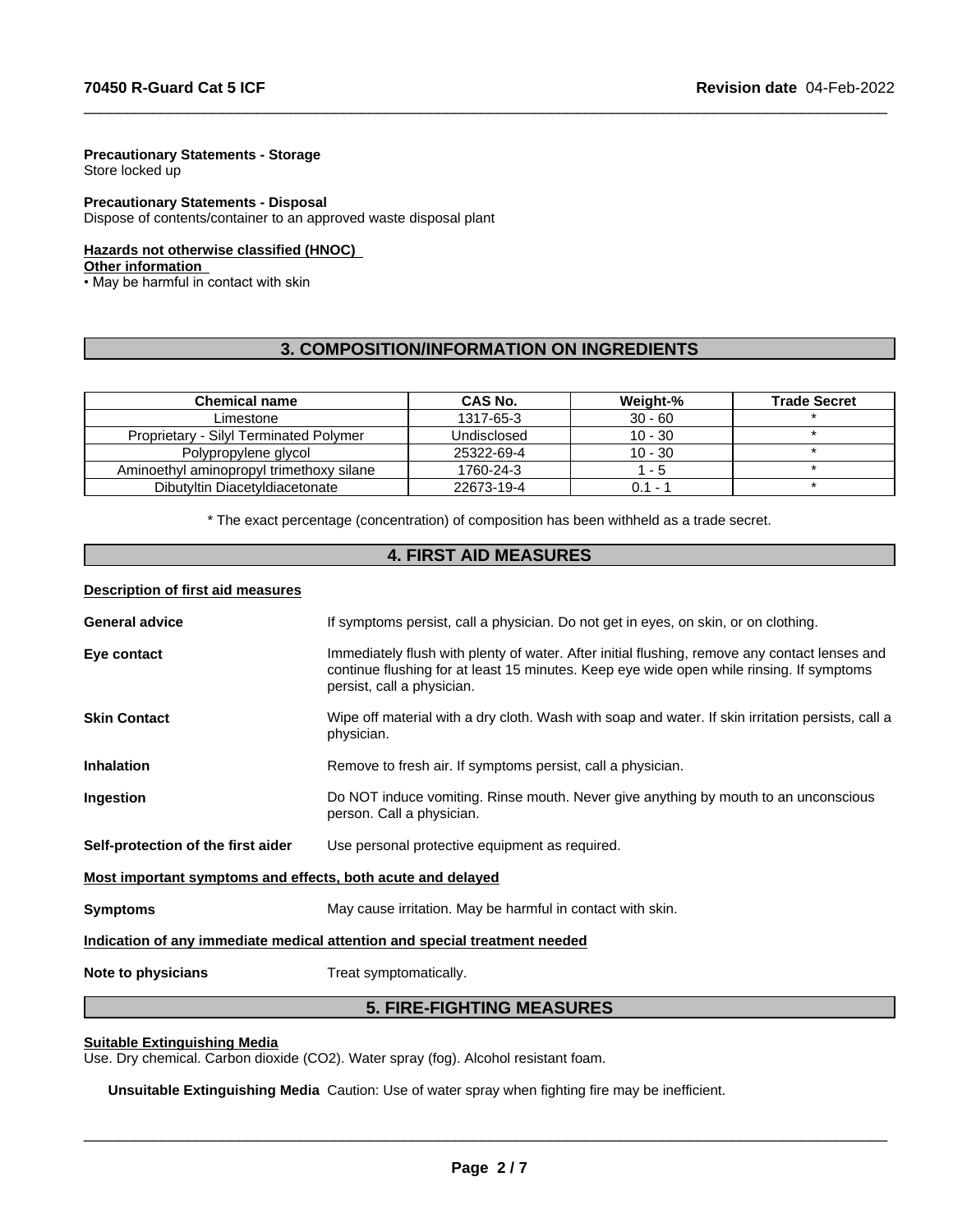#### **Specific hazards arising from the chemical**

No information available.

#### **Protective equipment and precautions for firefighters**

As in any fire, wear self-contained breathing apparatus pressure-demand, MSHA/NIOSH (approved or equivalent) and full protective gear.

 $\_$  ,  $\_$  ,  $\_$  ,  $\_$  ,  $\_$  ,  $\_$  ,  $\_$  ,  $\_$  ,  $\_$  ,  $\_$  ,  $\_$  ,  $\_$  ,  $\_$  ,  $\_$  ,  $\_$  ,  $\_$  ,  $\_$  ,  $\_$  ,  $\_$  ,  $\_$  ,  $\_$  ,  $\_$  ,  $\_$  ,  $\_$  ,  $\_$  ,  $\_$  ,  $\_$  ,  $\_$  ,  $\_$  ,  $\_$  ,  $\_$  ,  $\_$  ,  $\_$  ,  $\_$  ,  $\_$  ,  $\_$  ,  $\_$  ,

|                                                              | <b>6. ACCIDENTAL RELEASE MEASURES</b>                                                                                                                    |
|--------------------------------------------------------------|----------------------------------------------------------------------------------------------------------------------------------------------------------|
|                                                              | Personal precautions, protective equipment and emergency procedures                                                                                      |
| <b>Personal precautions</b>                                  | Avoid contact with skin, eyes or clothing. Use personal protective equipment as required.                                                                |
| <b>Environmental precautions</b>                             |                                                                                                                                                          |
| <b>Environmental precautions</b>                             | Do not flush into surface water or sanitary sewer system. Prevent product from entering<br>drains. See Section 12 for additional ecological information. |
| Methods and material for containment and cleaning up         |                                                                                                                                                          |
| <b>Methods for containment</b>                               | Prevent further leakage or spillage if safe to do so.                                                                                                    |
| Methods for cleaning up                                      | Dam up. Soak up with inert absorbent material. Pick up and transfer to properly labeled<br>containers. Clean contaminated surface thoroughly.            |
|                                                              | <b>7. HANDLING AND STORAGE</b>                                                                                                                           |
| <b>Precautions for safe handling</b>                         |                                                                                                                                                          |
| Advice on safe handling                                      | Avoid contact with skin, eyes or clothing. Use personal protective equipment as required.<br>Wash contaminated clothing before reuse.                    |
| Conditions for safe storage, including any incompatibilities |                                                                                                                                                          |
| <b>Storage Conditions</b>                                    | Keep out of the reach of children. Keep containers tightly closed in a cool, well-ventilated                                                             |

place. Keep in properly labeled containers.

**Incompatible materials Incompatible with oxidizing agents. Acids.** 

## **8. EXPOSURE CONTROLS/PERSONAL PROTECTION**

#### **Control parameters**

#### **Exposure Guidelines** .

| <b>Chemical name</b>           | <b>ACGIH TLV</b>              | <b>OSHA PEL</b>                                                   | <b>NIOSH IDLH</b>                |
|--------------------------------|-------------------------------|-------------------------------------------------------------------|----------------------------------|
| Limestone                      |                               | TWA: 15 $mg/m3$ total dust                                        | TWA: 10 $mg/m3$ total dust       |
| 1317-65-3                      |                               | $TWA: 5 mg/m3$ respirable fraction $TWA: 5 mg/m3$ respirable dust |                                  |
|                                |                               | (vacated) TWA: 15 mg/m <sup>3</sup> total                         |                                  |
|                                |                               | dust                                                              |                                  |
|                                |                               | (vacated) TWA: 5 mg/m <sup>3</sup>                                |                                  |
|                                |                               | respirable fraction                                               |                                  |
| Dibutyltin Diacetyldiacetonate | STEL: $0.2 \text{ mg/m}^3$ Sn | TWA: $0.1 \text{ mg/m}^3$ Sn                                      | IDLH: $25 \text{ mg/m}^3$ Sn     |
| 22673-19-4                     | TWA: $0.1 \text{ mg/m}^3$ Sn  | (vacated) TWA: 0.1 mg/m <sup>3</sup> Sn                           | TWA: $0.1 \text{ mg/m}^3$ except |
|                                |                               | (vacated) S*                                                      | Cyhexatin Sn                     |

*NIOSH IDLH Immediately Dangerous to Life or Health*

**Other information** Vacated limits revoked by the Court of Appeals decision in AFL-CIO v.OSHA, 965 F.2d 962 (11th Cir., 1992).

 $\overline{\phantom{a}}$  ,  $\overline{\phantom{a}}$  ,  $\overline{\phantom{a}}$  ,  $\overline{\phantom{a}}$  ,  $\overline{\phantom{a}}$  ,  $\overline{\phantom{a}}$  ,  $\overline{\phantom{a}}$  ,  $\overline{\phantom{a}}$  ,  $\overline{\phantom{a}}$  ,  $\overline{\phantom{a}}$  ,  $\overline{\phantom{a}}$  ,  $\overline{\phantom{a}}$  ,  $\overline{\phantom{a}}$  ,  $\overline{\phantom{a}}$  ,  $\overline{\phantom{a}}$  ,  $\overline{\phantom{a}}$ 

#### **Appropriate engineering controls**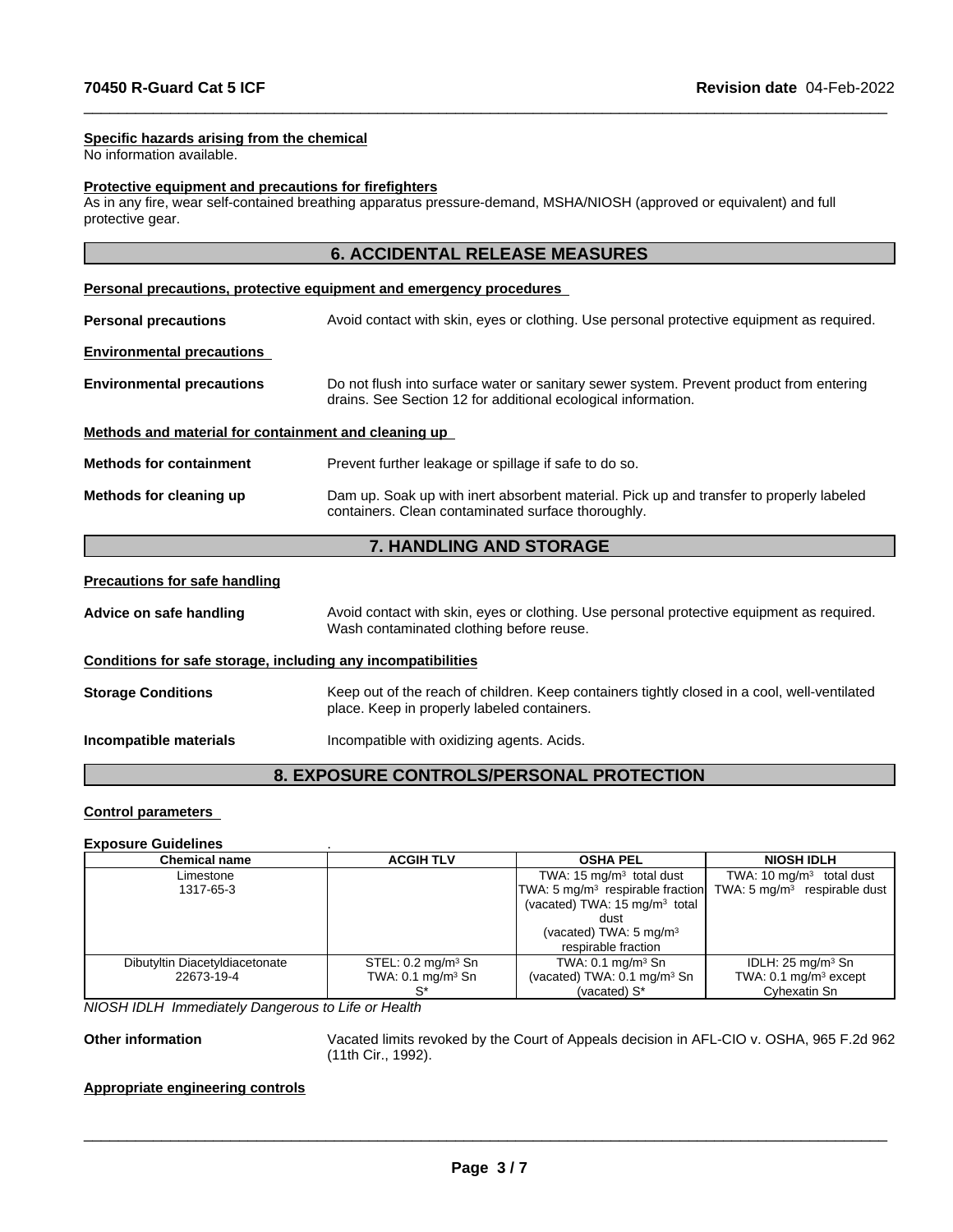| <b>Engineering Controls</b>                                           | None under normal use conditions.                                                                                                                                                                                                                                                                                                |  |  |  |  |
|-----------------------------------------------------------------------|----------------------------------------------------------------------------------------------------------------------------------------------------------------------------------------------------------------------------------------------------------------------------------------------------------------------------------|--|--|--|--|
| Individual protection measures, such as personal protective equipment |                                                                                                                                                                                                                                                                                                                                  |  |  |  |  |
| <b>Eye/face protection</b>                                            | Wear safety glasses with side shields (or goggles).                                                                                                                                                                                                                                                                              |  |  |  |  |
| Skin and body protection                                              | Wear protective gloves and protective clothing.                                                                                                                                                                                                                                                                                  |  |  |  |  |
| <b>Respiratory protection</b>                                         | If exposure limits are exceeded or irritation is experienced, NIOSH/MSHA approved<br>respiratory protection should be worn. Positive-pressure supplied air respirators may be<br>required for high airborne contaminant concentrations. Respiratory protection must be<br>provided in accordance with current local regulations. |  |  |  |  |
| <b>General Hygiene Considerations</b>                                 | Handle in accordance with good industrial hygiene and safety practice. Avoid contact with<br>skin, eyes or clothing. Wash contaminated clothing before reuse. When using do not eat,<br>drink or smoke.                                                                                                                          |  |  |  |  |

 $\_$  ,  $\_$  ,  $\_$  ,  $\_$  ,  $\_$  ,  $\_$  ,  $\_$  ,  $\_$  ,  $\_$  ,  $\_$  ,  $\_$  ,  $\_$  ,  $\_$  ,  $\_$  ,  $\_$  ,  $\_$  ,  $\_$  ,  $\_$  ,  $\_$  ,  $\_$  ,  $\_$  ,  $\_$  ,  $\_$  ,  $\_$  ,  $\_$  ,  $\_$  ,  $\_$  ,  $\_$  ,  $\_$  ,  $\_$  ,  $\_$  ,  $\_$  ,  $\_$  ,  $\_$  ,  $\_$  ,  $\_$  ,  $\_$  ,

## **9. PHYSICAL AND CHEMICAL PROPERTIES**

#### **Information on basic physical and chemical properties**

| <b>Physical state</b>             | Liquid                   |                       |                          |
|-----------------------------------|--------------------------|-----------------------|--------------------------|
| Appearance                        | viscous                  | Odor                  | Mild                     |
| Color                             | Gray                     | <b>Odor threshold</b> | No information available |
| <b>Property</b>                   | Values                   | Remarks • Method      |                          |
| рH                                | Not Applicable           | Not Applicable        |                          |
| Melting point / freezing point °F | No information available | Not Applicable        |                          |
| Boiling point / boiling range     | No information available |                       |                          |
| <b>Flash point</b>                | $> 93$ °C $/ > 200$ °F   |                       |                          |
| <b>Evaporation rate</b>           | No information available |                       |                          |
| Flammability (solid, gas)         | No information available |                       |                          |
| <b>Flammability Limit in Air</b>  |                          |                       |                          |
| <b>Upper flammability limit:</b>  | No information available |                       |                          |
| Lower flammability limit:         | No information available |                       |                          |
| Vapor pressure                    | No information available |                       |                          |
| Vapor density                     | No information available |                       |                          |
| <b>Specific gravity</b>           | 1.41                     |                       |                          |
| <b>Water solubility</b>           |                          |                       |                          |
| Solubility in other solvents      | No information available |                       |                          |
| <b>Partition coefficient</b>      | No information available |                       |                          |
| <b>Autoignition temperature</b>   | No information available |                       |                          |
| Decomposition temperature         | No information available |                       |                          |
| <b>Kinematic viscosity</b>        | No information available |                       |                          |
| <b>Dynamic viscosity</b>          | No information available |                       |                          |
| <b>Explosive properties</b>       | Not Applicable           |                       |                          |
| <b>Oxidizing properties</b>       | Not Applicable           |                       |                          |

## **10. STABILITY AND REACTIVITY**

#### **Reactivity** No data available

### **Chemical stability**

Stable under recommended storage conditions.

#### **Possibility of hazardous reactions**

None under normal processing.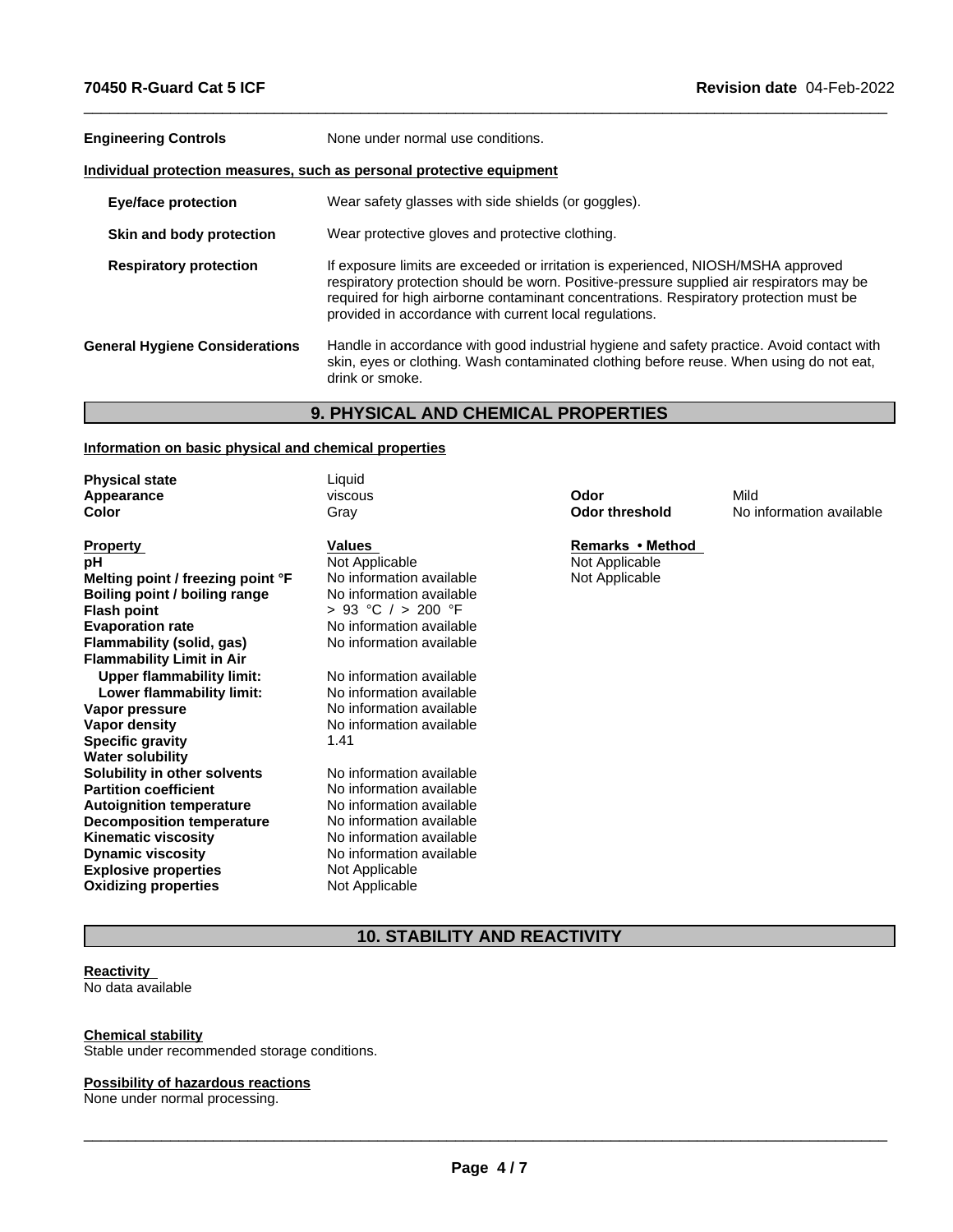#### **Conditions to avoid**

None known based on information supplied.

#### **Incompatible materials**

Incompatible with oxidizing agents. Acids.

#### **Hazardous decomposition products**

Carbon oxides. Unidentified organic compounds.

## **11. TOXICOLOGICAL INFORMATION**

 $\_$  ,  $\_$  ,  $\_$  ,  $\_$  ,  $\_$  ,  $\_$  ,  $\_$  ,  $\_$  ,  $\_$  ,  $\_$  ,  $\_$  ,  $\_$  ,  $\_$  ,  $\_$  ,  $\_$  ,  $\_$  ,  $\_$  ,  $\_$  ,  $\_$  ,  $\_$  ,  $\_$  ,  $\_$  ,  $\_$  ,  $\_$  ,  $\_$  ,  $\_$  ,  $\_$  ,  $\_$  ,  $\_$  ,  $\_$  ,  $\_$  ,  $\_$  ,  $\_$  ,  $\_$  ,  $\_$  ,  $\_$  ,  $\_$  ,

#### **Information on likely routes of exposure**

| <b>Product Information</b> | May cause irritation             |
|----------------------------|----------------------------------|
| <b>Inhalation</b>          | Avoid breathing vapors or mists. |
| Eye contact                | Avoid contact with eyes.         |
| <b>Skin Contact</b>        | Avoid contact with skin.         |
| Ingestion                  | Do not taste or swallow.         |

#### **Component Information**

| <b>Chemical name</b>              | LD50/Oral            | <b>LD50/Dermal</b> | <b>Inhalation LC50</b> |
|-----------------------------------|----------------------|--------------------|------------------------|
| Polypropylene glycol              | = 3750 mg/kg (Rat)   |                    |                        |
| 25322-69-4                        |                      |                    |                        |
| Aminoethyl aminopropyl trimethoxy | $= 2413$ mg/kg (Rat) |                    |                        |
| silane                            |                      |                    |                        |
| 1760-24-3                         |                      |                    |                        |

#### **<u>Symptoms related to the physical, chemical and toxicological characteristics</u>**

**Symptoms** May cause irritation. May be harmful in contact with skin.

### **Delayed and immediate effects as well as chronic effects from short and long-term exposure**

| <b>Sensitization</b><br>Germ cell mutagenicity<br>Carcinogenicity | May cause allergic skin reaction.<br>No information available.<br>This product does not contain any carcinogens or potential carcinogens as listed by OSHA,<br>IARC or NTP. |
|-------------------------------------------------------------------|-----------------------------------------------------------------------------------------------------------------------------------------------------------------------------|
| <b>Reproductive toxicity</b>                                      | May damage fertility or the unborn child.                                                                                                                                   |
| <b>STOT - single exposure</b>                                     | No information available.                                                                                                                                                   |
| <b>STOT - repeated exposure</b>                                   | No information available.                                                                                                                                                   |
| <b>Aspiration hazard</b>                                          | No information available.                                                                                                                                                   |

#### **Numerical measures of toxicity - Product Information**

| Unknown acute toxicity |                                                                                |
|------------------------|--------------------------------------------------------------------------------|
|                        | The following values are calculated based on chapter 3.1 of the GHS document . |
| <b>ATEmix (oral)</b>   | 6754 ma/ka                                                                     |
| <b>ATEmix (dermal)</b> | 3535 mg/kg mg/l                                                                |
|                        |                                                                                |

## **12. ECOLOGICAL INFORMATION**

### **Ecotoxicity**

| Dibutyltin<br>2: 96 h Oryzias latipes mg/L<br>LC50 semi-static<br>Diacetyldiacetonate<br>22673-19-4 | <b>Chemical name</b> | Algae/aquatic plants | Fish | <b>Toxicity to</b><br>microorganisms | Crustacea |
|-----------------------------------------------------------------------------------------------------|----------------------|----------------------|------|--------------------------------------|-----------|
|                                                                                                     |                      |                      |      |                                      |           |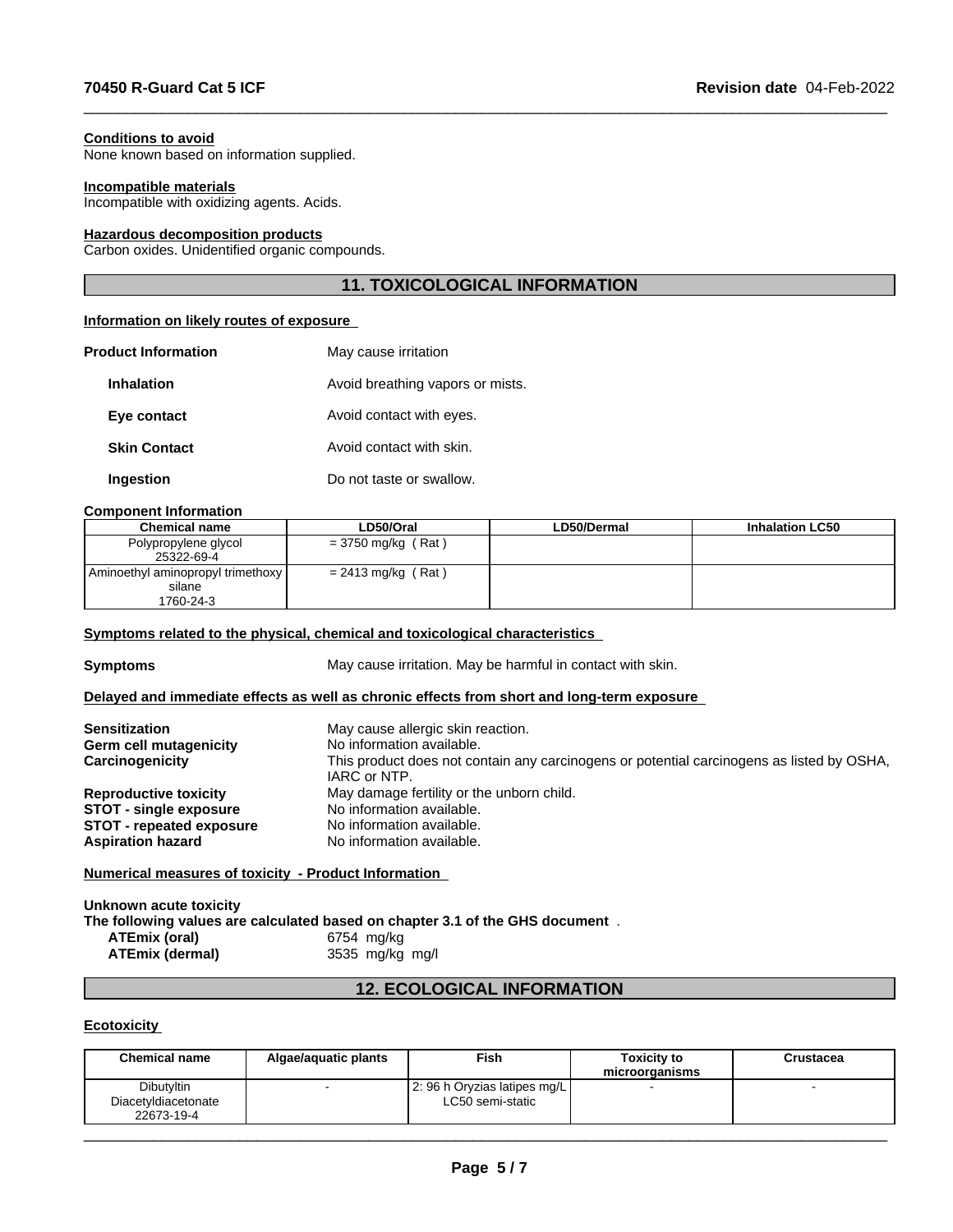# **Persistence and degradability** No information available. **Bioaccumulation** No information available. **Other adverse effects** No information available **13. DISPOSAL CONSIDERATIONS Waste treatment methods Disposal of wastes** Disposal should be in accordance with applicable regional, national and local laws and regulations. **Contaminated packaging Do not reuse container.**

 $\_$  ,  $\_$  ,  $\_$  ,  $\_$  ,  $\_$  ,  $\_$  ,  $\_$  ,  $\_$  ,  $\_$  ,  $\_$  ,  $\_$  ,  $\_$  ,  $\_$  ,  $\_$  ,  $\_$  ,  $\_$  ,  $\_$  ,  $\_$  ,  $\_$  ,  $\_$  ,  $\_$  ,  $\_$  ,  $\_$  ,  $\_$  ,  $\_$  ,  $\_$  ,  $\_$  ,  $\_$  ,  $\_$  ,  $\_$  ,  $\_$  ,  $\_$  ,  $\_$  ,  $\_$  ,  $\_$  ,  $\_$  ,  $\_$  ,

## **14. TRANSPORT INFORMATION**

**DOT** Not Regulated for all modes of transportation.

## **15. REGULATORY INFORMATION**

| <b>International Inventories</b> |          |  |
|----------------------------------|----------|--|
| TSCA                             | Complies |  |
| <b>DSL/NDSL</b>                  | Complies |  |
| Legend:                          |          |  |

 *TSCA - United States Toxic Substances Control Act Section 8(b) Inventory DSL/NDSL - Canadian Domestic Substances List/Non-Domestic Substances List*

## **US Federal Regulations**

#### **SARA 313**

Section 313 of Title III of the Superfund Amendments and Reauthorization Act of 1986 (SARA). This product does not contain any chemicals which are subject to the reporting requirements of the Act and Title 40 of the Code of Federal Regulations, Part 372

| <b>SARA 311/312 Hazard Categories</b> |  |
|---------------------------------------|--|
|                                       |  |

| Yes |
|-----|
| N٥  |
| N٥  |
| N٥  |
| N٥  |
|     |

## **CWA** (Clean Water Act)

This product does not contain any substances regulated as pollutants pursuant to the Clean Water Act (40 CFR 122.21 and 40 CFR 122.42)